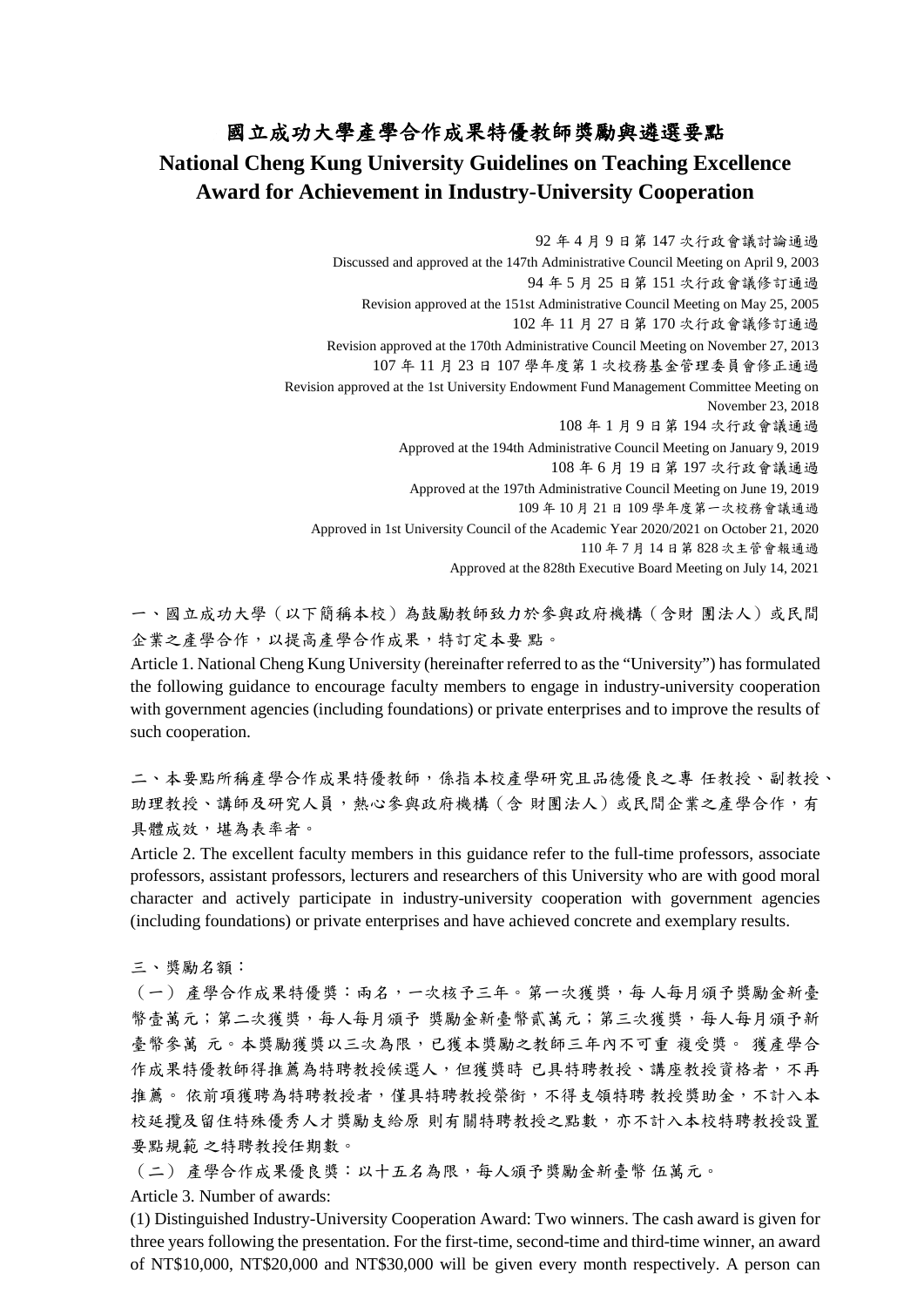receive this award for three times at most. Faculty members who have received this award shall not receive the award repeatedly within three years. Faculty members who have obtained this award may be recommended as candidates for Distinguished Professors, but those who have obtained the qualification of Distinguished Professor or Chair Professor at the time of winning the prize will not be recommended. Those who are appointed as Distinguished Professors in accordance with the preceding paragraph are entitled to the title of Distinguished Professors only, and shall not be entitled to the grant of Distinguished Professors, nor shall they be given the points awarded to Distinguished Professors in accordance with the "Principle of Recruiting and Retaining Special Talents", nor shall they be counted into the term of office of Distinguished Professors in accordance with the "Regulations on the Establishment of Distinguished Professors" of the University.

(2) Outstanding Industry-University Cooperation Award: This award can be given to 15 faculty members at most. Each winner will be awarded NT\$50,000.

四、本校為辦理產學合作成果特優教師遴選事宜,設產學合作成果特優教師遴選委員會(以 下簡稱本會),置委員十四人,除研發長、產學創新總中心主任、各學院院長為當然委員外, 其餘委員由召集人向校長推薦聘任之。本會由研發長擔任召集人並為主席,經委員三分之二 以上出席始可開議,出席委員三分之二以上同意,始可作成決議。

Article 4. In order to select faculty members with excellent industry-university cooperation results, the University has set up a Selection Committee for Teaching Excellence Award for Achievement in Industry-University Cooperation (hereinafter referred to as the "Committee"), which consists of 14 members, with the VP for R&D, the CEO of Innovation Headquarters, and the dean of each college as ex-officio members. Other members are recommended and appointed by the convener to the President. The Committee shall be convened and chaired by the VP for R&D. A decision shall be made upon the attendance of more than two-thirds of the members and the consent of more than twothirds of the members present.

五、本獎勵之遴選作業於每年九月底前辦理。由申請人檢附產學合作成果相關證明文件,提 報研發處統籌彙整,經主計室及企業關係與技轉中心確認後,送本會審查,通過後報請校長 獎勵之。

Article 5. The selection of this award will be conducted before the end of September every year. The applicant shall submit the relevant documents of industry-university cooperation results to the Office of Research and Development for overall collection. After being confirmed by the Accounting Office, and the Center for Corporate Relations and Technology Transfer, the application shall be submitted to the Committee for review and then submitted to the President for awarding.

六、本要點所稱已簽約執行之產學合作專題研究計畫案,僅限以本校名義簽約之產學合作計 畫案。

Article 6. The industry-university cooperation research projects refer in these guidelines are limited to those signed in the name of the University.

七、本會評選內容如下:

(一) 對於產業、社會,及學術上之具體貢獻。

(二) 前三個學年度獲得專利件數、技術移轉或授權件數、金額等產 學績效項目。

(三) 前三個學年度擔任計畫主持人,並已簽約執行之產學合作專題研究計畫案其計畫管理 費核定總金額。

Article 7. The selection criteria are as follows:

(1) Specific contributions to industry, society, and academia

(2) Amount, profit or other performance indicators such as number of patents obtained, number of technology transfer or authorization in the last three academic years